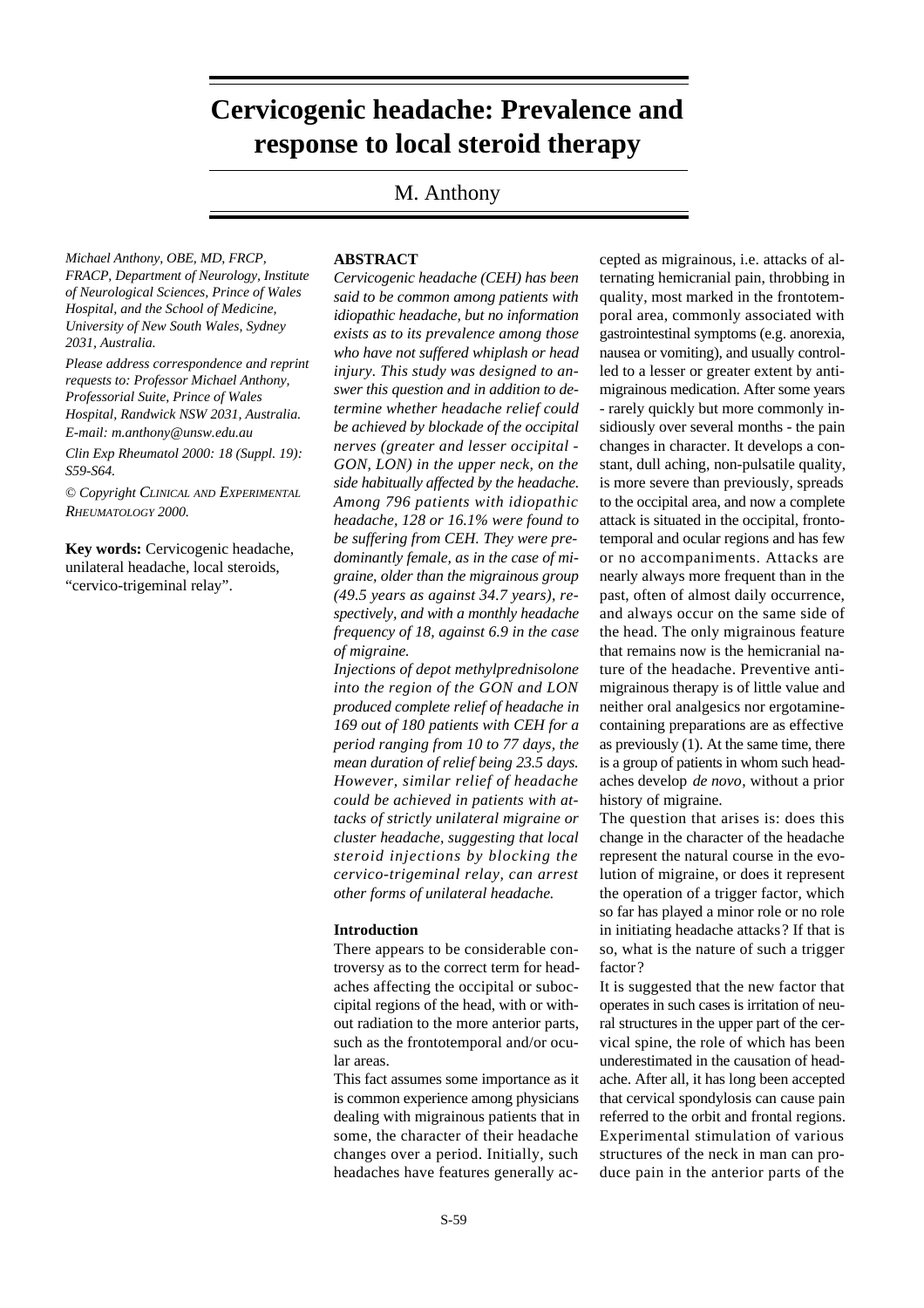head. Orbital and frontal pain was produced by stimulation of the C1 dorsal rootlets (2); forehead pain was elicited by stimulation either of neck muscles close to their insertion to the occiput (3) or midline soft tissues between the occiput and the C1 vertebra (4). These clinical observations have been explained on the basis of overlap of central connections between the spinal nucleus of the trigeminal nerve and upper cervical nerves within the spinal cord. On descending through the pons and the medulla, the spinal trigeminal nucleus becomes both morphologically and functionally associated with the upper cervical segments and its cells form a column continuous with the column of cells forming the posterior horns as far down as C2 (5) and perhaps as far down as C4 (6). In fact, this "cervico-trigeminal relay" (CTR) (Fig. 1) is accepted as the main pain centre for the head, and pain impulses from the neck may thus be referred to the frontotemporal region and vice versa (7).

The oldest term for headaches in the occipital and/or suboccipital regions is "occipital neuralgia". It was initially introduced in 1821 by Beruto y Lentijo and Ramos [as mentioned by Perelson (8)]. The term was meant to denote irritation of the greater occipital nerve (GON) and, possibly, the lesser occipital nerve (LON), though the pain in most cases does not have the neuralgic quality that the name implies. In fact, the definition of the International Headache Society (IHS) 1988 (9a), describes occipital neuralgia as paroxysmal jabbing pain in the distribution of the greater or lesser occipital nerves, accompanied by sensory changes in the affected area, but it is also stated that an aching pain may persist between paroxysms. The condition is relatively rare, whereas unilateral headaches of occipito-nuchal origin with or without fronto-temporal radiation are far more common.

Recently, such headaches have been more accurately described with respect to their clinical features and trigger factors and given the more descriptive term of "cervicogenic headaches" (10). The term comprises headaches predominantly without side-shift, in which pain can be brought on by neck movement or sustained abnormal head postures, or pressure over the ipsilateral occipital nerve. The pain always begins in the neck, has either a fluctuating but continuous quality or occurs in circumscribed episodes of variable duration. There is usually a history of whiplash



injury. The entity has not yet been accepted by the IHS in the classification of headache, although widely accepted and used by workers in the field. The current view is that such headaches can arise from painful disorders of one or more structures in the upper neck leading to irritation of the upper three cervical roots or their nerves and branches thereof. Such structures include the dura mater of the posterior cranial fossa, the vertebral arteries, the periosteum of the occipital condyles, any of the upper cervical synovial joints and muscles, and even the C2-3 and C3-4 intervertebral discs (11).

The purpose of this study was to: (1) assess the prevelance of CEH among patients with idiopathic headache, but without a previous history of head trauma or whiplash injury, as had been the case in all previous studies so far published, and (2) observe whether the blocking effect of local corticosteroids into the region of the GON and LON produces any headache relief in such patients.

### **Patients and methods**

Patients included in the study were outpatients suffering from primary or idiopathic headache and seen at the Neurology Clinic or private consulting office for the first time because of their complaint. A total of 796 such patients were collected in the period 1989 to 1995. Those with a prior history of whiplash injury were not accepted, unless this had occurred 10 or more years previously and any such headache the patient might have suffered as a result had cleared up before the current headache made its appearance. Patients were divided into four groups. Those with: (1) migraine (M); (2) migraine episodes occurring between attacks of cervicogenic headache (M-CEH); (3) cervicogenic headache only (CEH); and (4) tension-type headache (TTHA). Patients with cluster headache were excluded, as the periodicity of that variety of headache makes clinical comparison with headaches described above impossible.

The definitions of migraine and tensiontype headache used were according to those of IHS Classification 1988 (9b), whilst those for occipital neuralgia and migraine with CEH were as follows: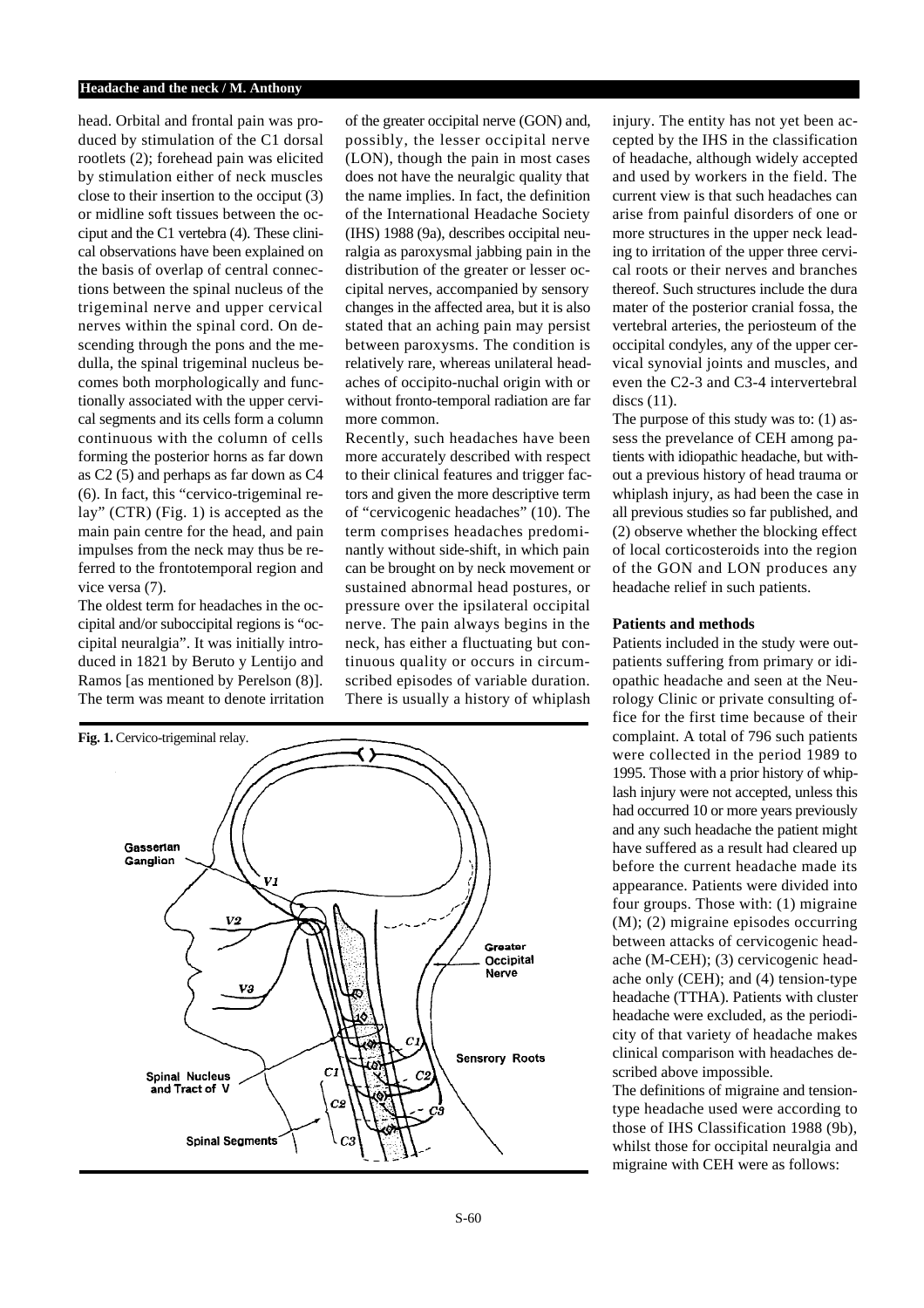- (A) Cervicogenic headache (CEH)
- 1. Unilateral nuchal-occipital headache, continuous or paroxysmal (neuralgic), with or without anterior radiation.
- 2. Headache occurring persistently on one side of the head (side-locked).
- 3. Circumscribed tenderness of the GON on the affected side as it crosses the superior nuchal line (SNL).
- 4. Sensory changes in the distribution of the GON (pin-prick appreciation); i.e. hypo- or hyperalgesia or dysaesthesiae.
- 5. Precipitation of headache by neck movement or GON pressure.
- 6. Relief of acute attacks by blocking the GON with local anaesthetic (9a).
- (B) Migraine with cervicogenic headache (M-CEH)
- 1. A history of established migraine in the past.
- 2. Recent increase in frequency/severity of headache with occipital radiation/origin of pain.
- 3. Headache always or predominantly on the same side of the head.
- 4. Circumscribed tenderness of the GON on the affected side as it crosses the SNL.
- 5. Absence of sensory changes in the area of distribution of the GON on that side.

A full medical and headache history was obtained from all patients, and head or whiplash injury was enquired for in particular. Anyone with such a history of less than 10 years previously was not accepted into the study. Organic disease of the brain or spinal cord was excluded by physical examination and, if indicated, by appropriate investigations. Sensory changes in the distribution of the GON and LON to pain by the use of needle pricks over the area (pin prick appreciation), were categorised as hypo-, hyperalgesia or dysaesthesiae.

All patients diagnosed as M-CEH or CEH and 50 patients with migraine had their pain threshold sensitivity measured by pressure algometer in kg/cm2 over the point where each GON crossed the SNL on both sides.

A total of 180 patients were included in the study of the effects of corticosteroids injected locally into the region of the GON and LON during the course of

cervicogenic headache. These were made up of the 128 patients from the present prevelance study, which was concluded in December 1995, and the subsequent 52 patients with the condition seen before March 1998.

All patients had their point of exit of the GON onto the scalp located at the upper part of the neck by means of a nerve stimulator. In the majority of patients this was found to be 3-12 mm medial to the midpoint of the line joining the occipital tubercle and the mastoid tip on the headache side. However, since that area generally has a small bulk of muscle, the needle was inserted about 10-15 mm below that point, where there was sufficient muscle bulk, thought suitable to hold the deposited steroid.

The site of the injection was prepared by instilling a local anaesthetic, 3-4 ml 1% lignocaine, into the skin and the deeper tissues. About 5 min later, 160 mg (4 ml) methylprednisolone acetate in propylene glycol (Depomedrol, Upjohn) was injected at the site. The steroid was not injected if at the time the patient happened to be suffering from an attack of headache, until or unless the patient noted more than 75% relief of that headache after the local anaesthetic. The needle was directed about 15 degrees towards the occiput, until the resistance of bone was felt, thus making certain that the spinal subarachnoid space was not entered into. The needle was withdrawn a few mm and one third of the solution was deposited. The tip of the needle was then withdrawn just under the skin and

the needle was directed 15 degrees medially and again laterally, to deposit the second and last third of the steroid solution. On completion of the injection, the area was massaged vigorously in order to spread the steroid solution and make sure that it bathed the nerve trunk. Light pressure was maintained with a wad of cotton wool until the bleeding from the needle tract stopped and the patient was asked to stay in the waiting room for 15 min, and was then allowed to leave. Patients were asked to keep a headache chart and were followed up at fortnightly intervals, when their response was assessed. Each patient was given a second injection when the headaches returned, and the mean duration of relief for the group was calculated from the results of the 360 injections in the 180 patients. To exclude the possibility that neither the local anaesthetic nor the systemic effects of the injected corticosteroid were re-

sponsible for the period of headache relief, 50 patients were given LA only into the region of the GON and LON and another 50 were given an intramuscular injection of 160 mg Depomedrol, and the degree and duration of relief was noted. Further, to observe the effect of local corticosteroids on the course of other unilateral headaches, 20 patients with chronic cluster headache and 20 with one or two migraine attacks weekly, predominantly on the same side of the head, were also given 160 mg Depomedrol into the region of the GON and LON, and the duration of headache relief was also noted.

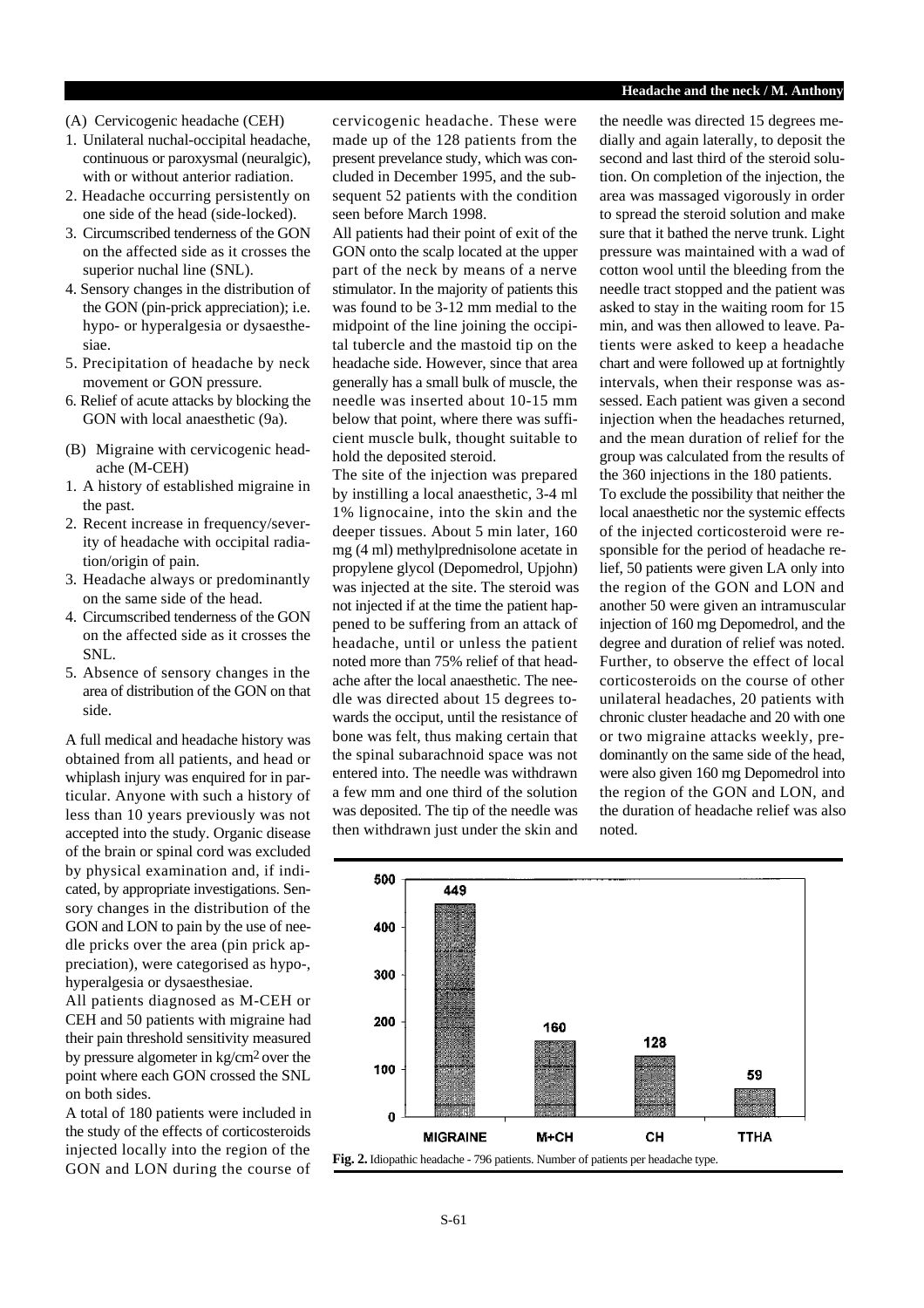#### **Results**

## *Prevelance and clinical features of cervicogenic headache*

Out of the total number of 796 patients, 128 or 16.1% were found to be suffering from CEH (Fig. 2). As a group, patients with CEH were older than the other three groups (mean age 49.5 yrs.), and apart from the patients with TTHA, had the highest headache frequency per month in comparison to the rest of the patients (Fig. 3). There was a 3:1 predominance of females, as was the case in migraine and M-CEH, whilst as a group the patients with CEH had the highest incidence of unilateral headache (73.4%) (Table I). Whilst headache was most frequently occipital, temporal and frontal in CEH and M-CEH, in the case of migraine this was mostly frontal and temporal (Table II). The pain threshold of the GON ipsilateral to the headache was somewhat reduced in M-CEH, but was most marked in those with CEH, all of whom demonstrated, in addition, sensory changes in the area of the nerve (Table III).

#### *Local corticosteroid injection of the GON/LON in cervicogenic headache*

The results of the study are summarised in Table IV. Of the 180 patients, 169 or 90.6% derived significant pain relief, ranging from 10 to 77 days, the mean duration of headache freedom being 77 days. Relief of headache was experienced almost immediately by those who were suffering from headache at the time of injection of the local anaesthetic, and the duration of such relief ranged from 1.6 - 3 hours. The beneficial effect of the local steroid was not felt until 16 - 25 hours after the injection.

The commonest side effect following the injection was a sensation of fullness in the occipital region, lasting 2 - 3 days, whilst 8 patients complained of some degree of dizziness and uncertainty of gait for 22 - 48 hours after the steroid injection. The second injection was given when the patient's headaches returned with a frequency greater than three times weekly.

The intramuscular injection of Depomedrol given to 50 patients with CEH produced no headache relief, and the headaches returned to each patient's pre-



**Fig. 3.** Idiopathic headache - 796 patients. Age (years) and headache frequency (per month).

**Table I**. Clinical features of 796 patients with idiopathic headache.

|                              | Migrane     | Migrane<br>$+$ CEH | <b>CEH</b>  | <b>TTHA</b> | Total |
|------------------------------|-------------|--------------------|-------------|-------------|-------|
| Patients (no.)               | 449 (56.4%) | 160 (20.1%)        | 128 (16.1%) | 59 (7.4%)   | 796   |
| Female                       | 327 (77.4%) | 119 (74.4%)        | 95 (74.4%)  | 33 (55.9%)  | 594   |
| Mean age (yrs.)              | 34.7        | 44.7               | 49.5        | 41.2        |       |
| Headache duration (yrs.)     | 9.5         | 8.1                | 8.2         | 9.9         |       |
| Unilateral headache          | 167 (37.2%) | $107(66.1\%)$      | 94 (73.4%)  | 5(8.5%)     | 373   |
| Headache frequency (per mo.) | 6.9         | 12.4               | 18.0        | 22.2        |       |

CEH = Cervicogenic headache; TTHA = Tension type headache

**Table II**. Location of pain in idiopathic headache (expressed as no. of patients and percentages).

|              |     | Migraine | $Migraine + CEH$ |      | <b>CEH</b> |      |
|--------------|-----|----------|------------------|------|------------|------|
| Total number | 449 | $\%$     | 160              | %    | 128        | $\%$ |
| Frontal      | 295 | 65.7     | 115              | 71.5 | 90         | 70.3 |
| Temporal     | 269 | 59.9     | 111              | 69.4 | 90         | 70.3 |
| Parietal     | 48  | 10.7     | 29               | 18.1 | 35         | 27.3 |
| Occipital    | 202 | 45.0     | 126              | 78.7 | 108        | 84.4 |
| Ocular       | 188 | 41.9     | 93               | 58.1 | 80         | 62.5 |
| Nuchal       | 37  | 8.2      | 21               | 13.1 | 18         | 14.1 |

CEH = Cervicogenic headache

**Table III.** Pain sensitivity of the GON in patients with idiopathic headache.

|                           | $Migraine + CEH$ | <b>CEH</b> | Migraine         |
|---------------------------|------------------|------------|------------------|
| Total number (no.)        | 160              | 128        | 50               |
| Previous migraine         | All              | 59 (46.1%) | All              |
| Sensory changes           | None             | All        | None             |
| Hypoalgesia               |                  | 50         |                  |
| Hyperalgesia              |                  | 34         |                  |
| Dysaesthesiae             |                  | 44         |                  |
| Pain threshold $(kg/cm2)$ |                  |            |                  |
| Headache side             | 2.7              | 1.8        | R <sub>3.9</sub> |
| Headache-free side        | 4.0              | 3.7        | L3.6             |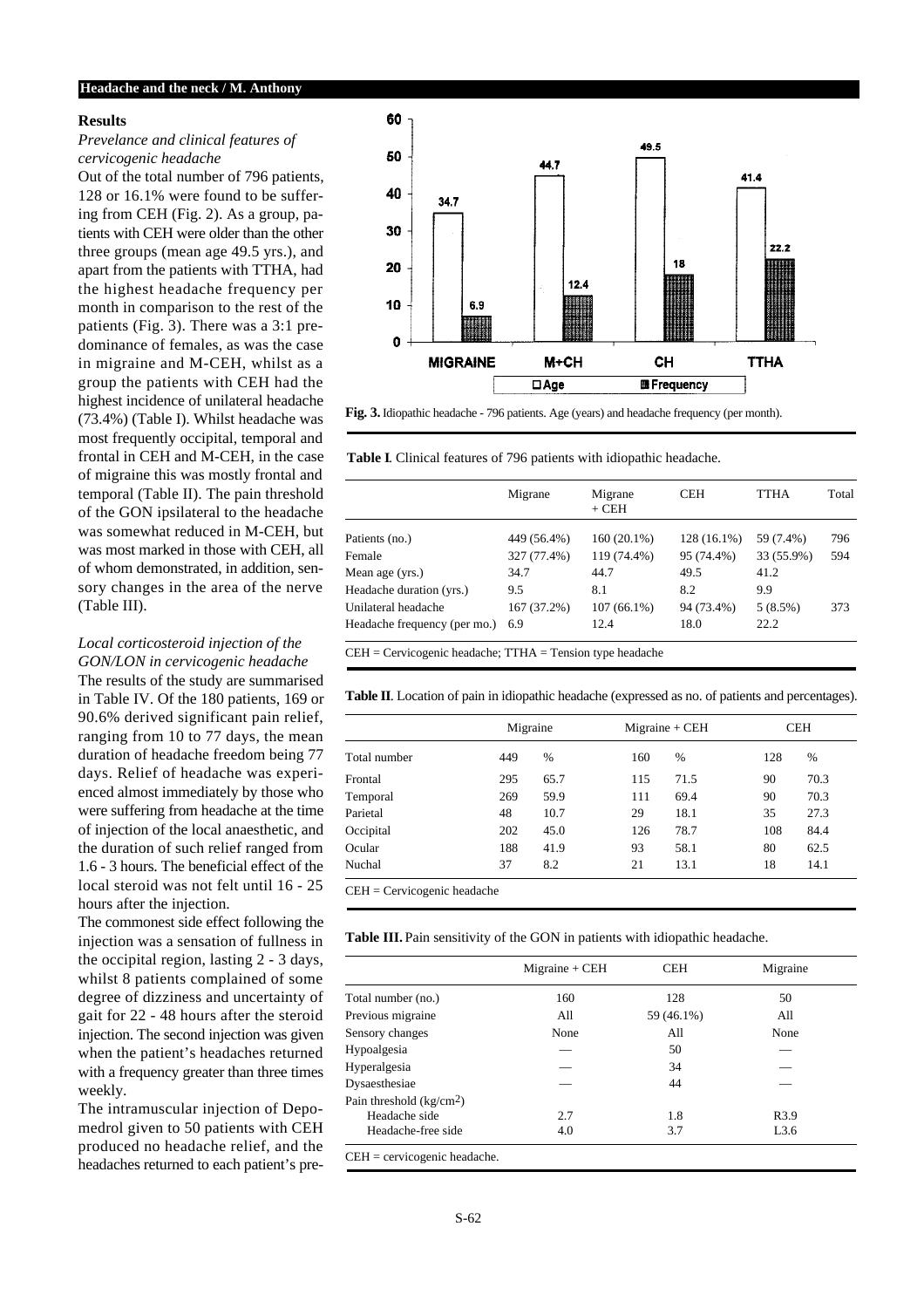**Table IV**. Effect of local corticosteroids in cervicogenic headache.

| Number of patients<br>Female/Male     |    | 180<br>114/66   |
|---------------------------------------|----|-----------------|
|                                       |    |                 |
| Age in yrs: Range (mean)              |    | $16 - 82(48.5)$ |
| Headache (frequency/month)            |    |                 |
| Daily                                 | 76 |                 |
| $16+$                                 | 37 |                 |
| $8 - 16$                              | 31 |                 |
| $4 - 7$                               | 21 |                 |
| $2 - 4$                               | 15 |                 |
| Duration                              |    | Hours - 3 days  |
| Depomedrol 160 mg GON/LON             |    | 180             |
| Headache relief                       |    | 169             |
| Duration relief in days: Range (mean) |    | $10 - 77(23.5)$ |
|                                       |    |                 |

injection frequency in less than 35 hours. On the other hand, the injection of local anaesthetic into the region of the GON/ LON in patients suffering at the time an acute attack of CEH, chronic cluster headache or unilateral migraine, produced relief in the majority, whilst the injection of Depomedrol in patients with the last two types of headache produced headache-freedom in all 20 of the patients with chronic cluster headache and in 18 out of 20 of those with unilateral migraine. The mean duration of headache-freedom was 32.0 and 30.1 days, respectively (Table V).

#### **Discussion**

At the present state of our knowledge regarding the mechanism of headaches arising from the various pathological processes in the neck, no clear-cut statement can be made as to which particular pathological entity is most commonly responsible for the attacks of headache.

Rather, it appears more likely that such pathological processes increase the afferent nociceptive input along the upper three cervical nerves and their component nerve roots into the cervicotrigeminal relay (CTR), eventually leading to activation of the trigeminovascular system (TVS) (12, 13) and a secondary vascular headache of the migraine type. That there may be activation of the TVS in headaches arising from irritation of structures in the upper part of the neck, is suggested by the fact that the latencies of the blink reflex in patients with cervicogenic headache is significantly shorter on the symptomatic side than is the case in patients with migraine or TTHA (14). Since both the CTR and TVS are paired systems, a unilateral headache may on occasion become bilateral (15), as there is evidence to suggest that there are cross-connections between the two sides (16) which can result in bilateral activation and bilateral headache.

**Table V.** Effect of local anaesthetic and corticosteroids on different varieties of idiopathic headache.

|                                                                                                 | Migraine | Chronic<br>cluster headache | Cervicogenic<br>headache |
|-------------------------------------------------------------------------------------------------|----------|-----------------------------|--------------------------|
| Patients (no.)                                                                                  | 20       | 20                          | 50                       |
| Local anaesthetic injection into GON/LON during headache<br>Maximum duration of headache relief |          |                             |                          |
| $-2.6$ hrs (no. of pts.)                                                                        | 16       | 16                          | 42                       |
| Corticosteroid injection (Depomedrol 160 mg)                                                    |          |                             |                          |
| a) into GON / LON when headache-free                                                            |          |                             |                          |
| Headache relief (no. of pts.)                                                                   | 18       | 20                          | See Table IV             |
| Mean duration of headache relief (days)                                                         | 30.1     | 32.0                        | See Table IV             |
| b) intra-muscular                                                                               |          |                             |                          |
| Number of patients                                                                              |          |                             | 50                       |
| Maximum duration of headache relief                                                             |          |                             | None                     |

#### Headache and the neck / M. Anthony

There is ample proof that there are central connections between the CTR and the TVS within the brainstem. Neurones in both the trigeminal nucleus caudalis and the upper spinal cord respond to electrical and chemical stimulation of the cranial vessels. These responses are mediated by trigeminal pathways (17). A significant number of responsive units are found in the dorsolateral area (DLA) of the spinal cord, an area lateral to the dorsal horn at the upper cervical level, which contains the lateral cervical nucleus (LCN) (18) and receives trigeminal afferents (19), and which is thought to play a role in the central processing of nociceptive information, including that from the head.

Electrical stimulation of the superior sagittal sinus (SSS) elicits pain resembling that of migraine in human subjects (20). Nerves supplying the SSS and certain other cranial vessels are part of the trigeminal system, larger fibres ending in the chief sensory nucleus of the nerve and the trigeminal nucleus caudalis, whilst small fibres descend in the descending tract of the trigeminal nerve as far down as the spinal cord. Stimulation of the SSS and GON in the anaesthetised cat showed convergent input into the DLA at the C2 level in two-thirds of nerve cells units studied. Since the LCN is concerned with nociception, the observed convergence of trigeminal and cervical afferents explains the co-existence of frontal and occipital pain in CEH, and even in migraine (21)

The surprising finding of this and other studies is the high incidence of cervicogenic headaches among patients with the idiopathic variety of the disorder. In a previous study from our department the prevalence was found to be 17.2% among 500 patients (22), whilst in two others it was 17.8% among 826 patients (23) and 13.8% among 5,520 patients (24). Cervicogenic headache, therefore, as a cause of daily or almost-daily headache, constitutes a major problem in headache management, both on the basis of its high prevalence and its poor response to most therapeutic regimes. So far, the most effective treatments have been interruption of the occipital nerves (GON, LON) or their component nerve roots or ganglia, either by means of a